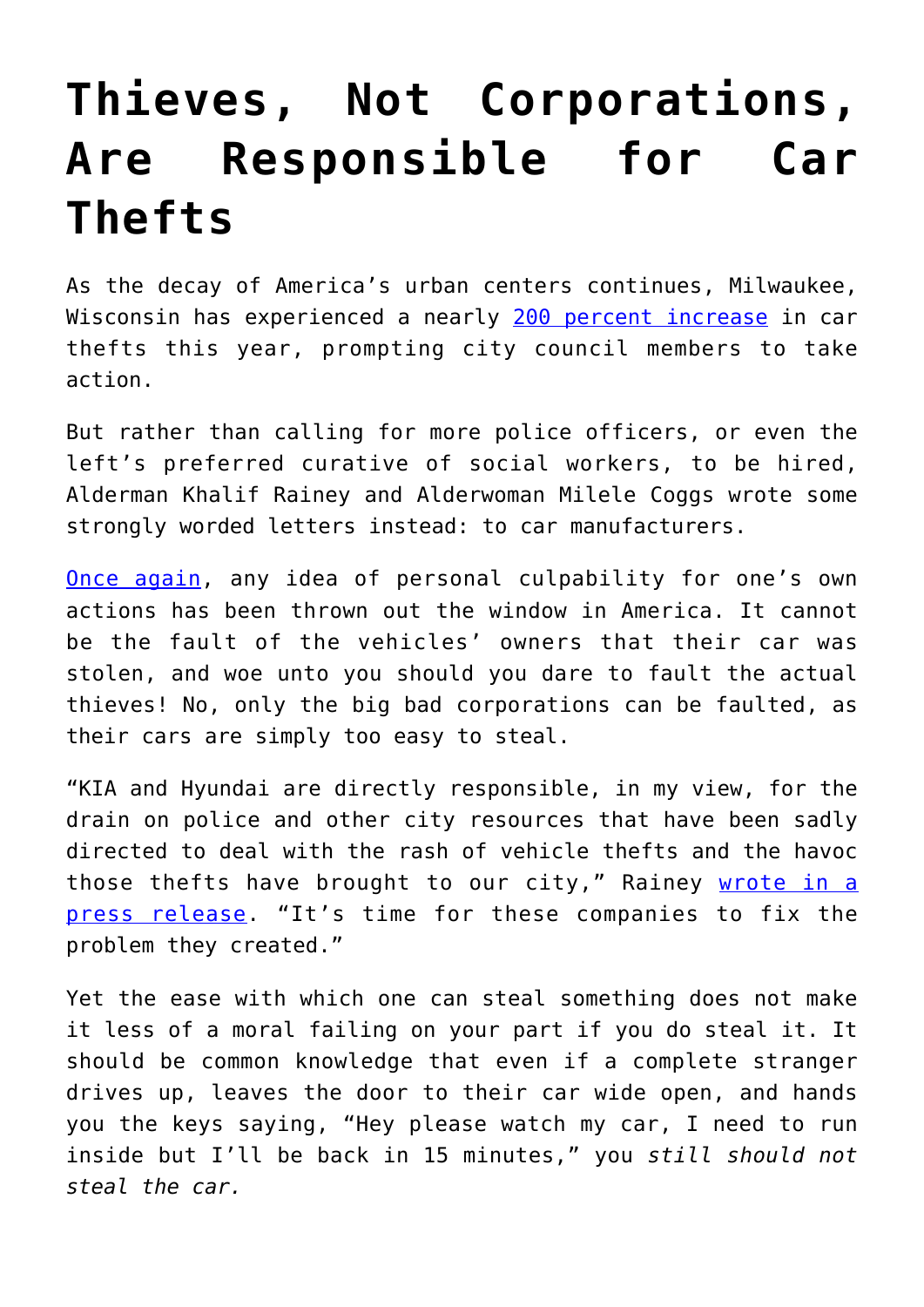But this condemnation of car manufacturers is at least consistent with similar positions on the left. Just as guns make it easier for people to kill others, and thus must be banned, so certain cars make it easier for people to steal them, so they must be modified, and perhaps eventually banned as well if Kia and Hyundai do not comply with Coggs and Rainey's demands.

Coggs and Rainey's statement is especially rich considering they both voted to reduce the Milwaukee Police Department's [budget by 10 percent last year.](https://www.milwaukeemag.com/what-does-defund-the-police-mean-in-milwaukee/) That the two fail to see a connection between their votes and the current problems demonstrates a failure of true critical thinking, a skill that is sorely lacking in a great many of America's contemporary politicians.

More profoundly, their letter shows just how little the contemporary American political system values personal responsibility. For anyone who finds themselves in an unfortunate or unethical situation there are a myriad of ready-made excuses provided by academics and leftist politicians. Rather than prosecuting or verbally chastising people for their own failings in life it is far easier and more politically expedient to berate nebulous and impersonal things such as corporations or [systemic racism](https://www.intellectualtakeout.org/the-systemic-racism-argument-ignores-free-will/).

The reality is that people do bad things sometimes. Sometimes circumstances do make them more likely to commit crimes, but ultimately the road to stealing a car comes down to a moment in time in which the thief decides to steal said vehicle.

At time of writing, Milwaukee has seen [4,572 car thefts in](https://city.milwaukee.gov/police/Information-Services/Crime-Maps-and-Statistics) [2021](https://city.milwaukee.gov/police/Information-Services/Crime-Maps-and-Statistics), a 193 percent increase from the same time frame last year. Coggs and Rainey allege in their press release that twothirds of the city's car thefts have either been of KIAs or Hyundais. But one has to wonder if the city of Milwaukee has become such a politically correct cesspool that city council members view condemning car theft as disadvantageous to their